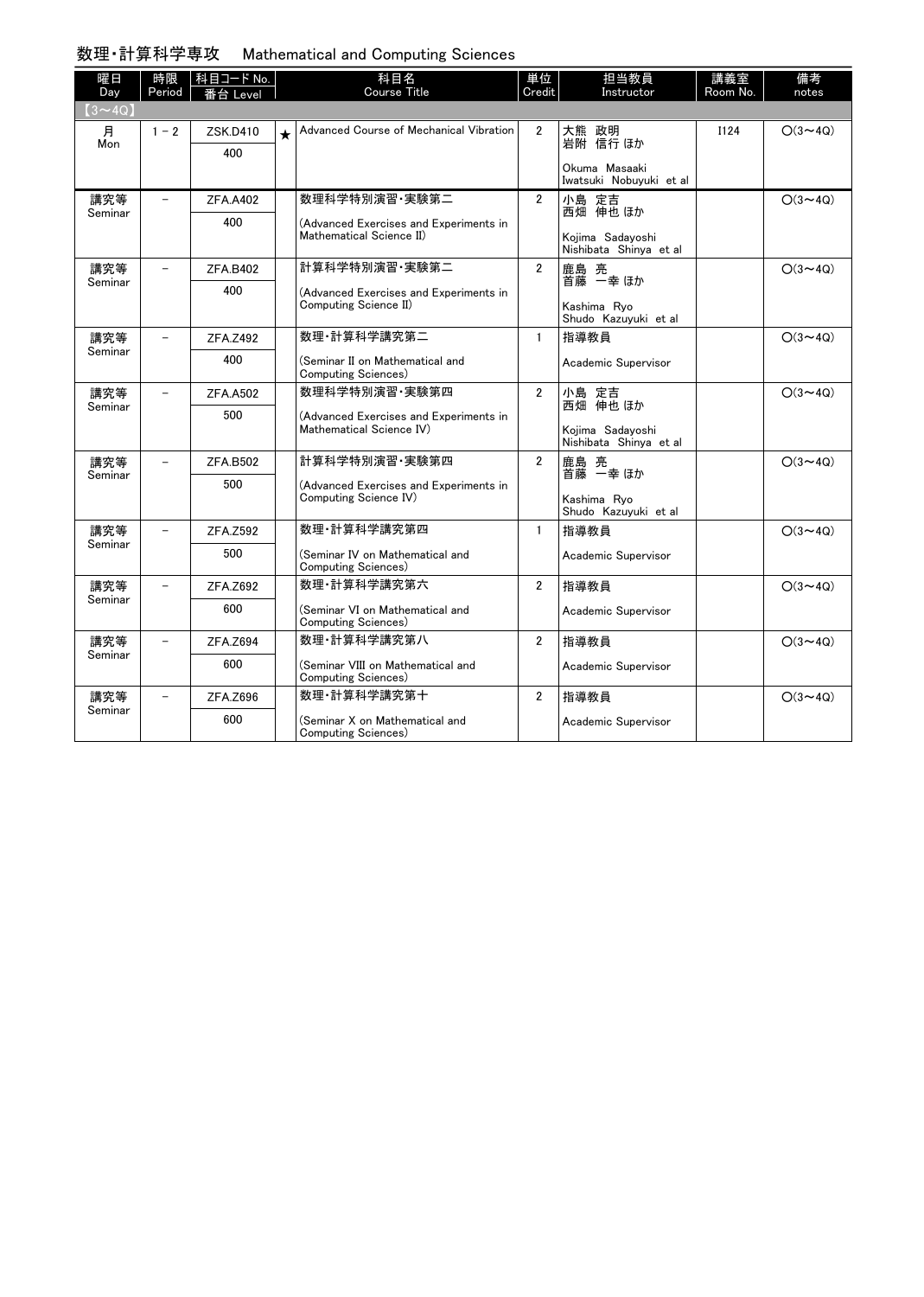## 計算工学専攻 Computer Science

| .              |              |                          |                                                 |                |                     |                 |                |
|----------------|--------------|--------------------------|-------------------------------------------------|----------------|---------------------|-----------------|----------------|
| 曜日<br>Day      | 時限<br>Period | │科目コード No. │<br>番台 Level | 科目名<br>Course Title                             | 単位<br>Credit   | 担当教員<br>Instructor  | 講義室<br>Room No. | 備考<br>notes    |
| $(3 \sim 4Q)$  |              |                          |                                                 |                |                     |                 |                |
| 講究等<br>Seminar |              | <b>ZFB.U482</b>          | 計算工学特別実験第二                                      | $\overline{2}$ | 各教員                 |                 | $O(3 \sim 4Q)$ |
|                |              | 400                      | (Special Experiments II on Computer<br>Science) |                | Academic Supervisor |                 |                |
| 講究等<br>Seminar |              | ZFB.Z492                 | 計算工学講究第二                                        |                | 指導教員                |                 | $O(3 \sim 4Q)$ |
|                |              | 400                      | (Seminar II on Computer Science)                |                | Academic Supervisor |                 |                |
| 講究等<br>Seminar |              | ZFB.Z592                 | 計算工学講究第四                                        |                | 指導教員                |                 | $O(3 \sim 4Q)$ |
|                |              | 500                      | (Seminar IV on Computer Science)                |                | Academic Supervisor |                 |                |
| 講究等<br>Seminar |              | ZFB.Z692                 | 計算工学講究第六                                        | $\overline{2}$ | 指導教員                |                 | $O(3 \sim 4Q)$ |
|                |              | 600                      | (Seminar VI on Computer Science)                |                | Academic Supervisor |                 |                |
| 講究等<br>Seminar |              | ZFB.Z694                 | 計算工学講究第八                                        | $\overline{2}$ | 指導教員                |                 | $O(3 \sim 4Q)$ |
|                |              | 600                      | (Seminar VIII on Computer Science)              |                | Academic Supervisor |                 |                |
| 講究等<br>Seminar |              | ZFB.Z696                 | 計算工学講究第十                                        | $\overline{2}$ | 指導教員                |                 | $O(3 \sim 4Q)$ |
|                |              | 600                      | (Seminar X on Computer Science)                 |                | Academic Supervisor |                 |                |